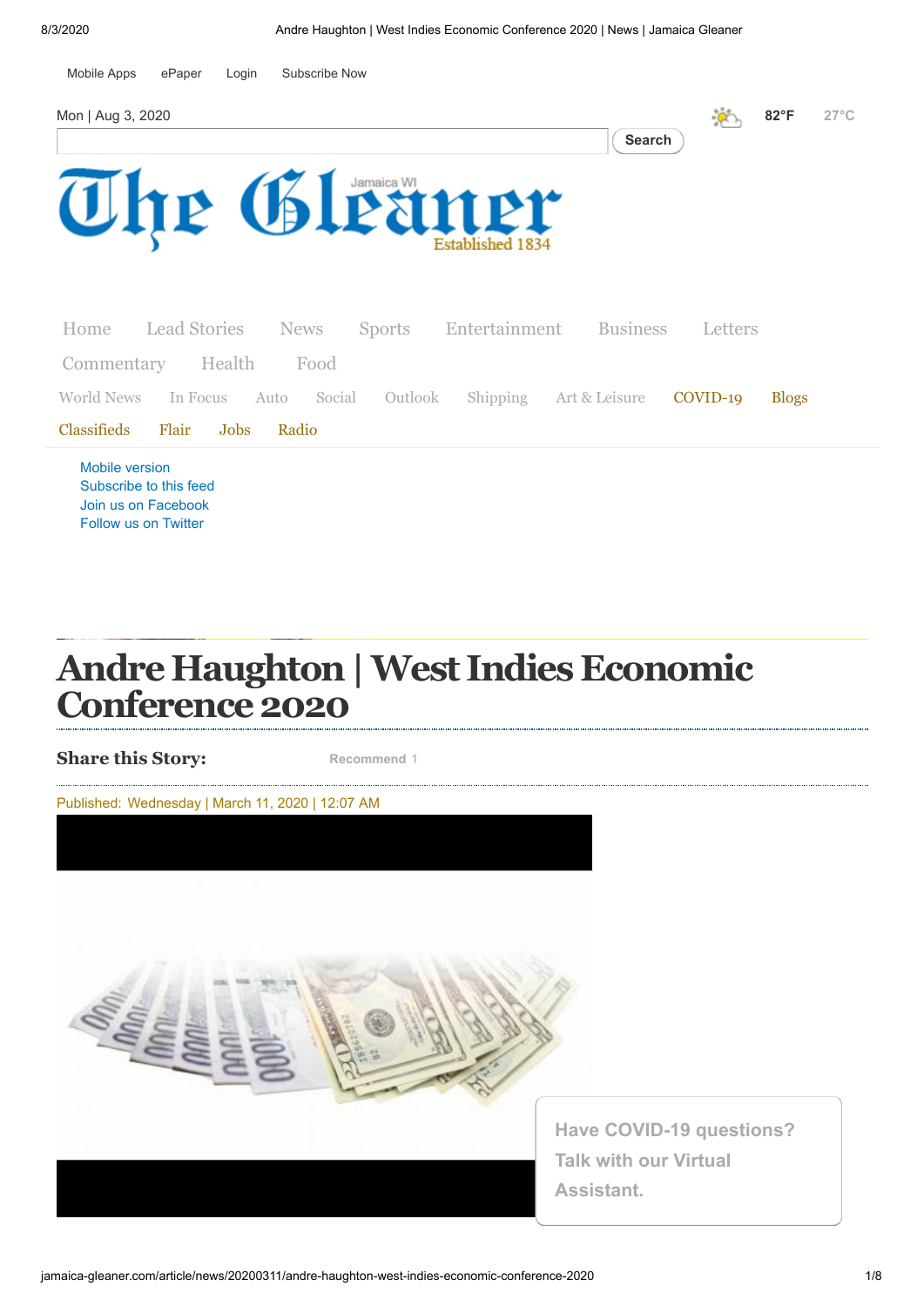In light of the worldwide economic implications of global occurrences, including the economic impact of the coronavirus, the department of Economics, University of the West Indies, Mona, will host its annual West Indies Economic Conference tomorrow, March 12, and Friday March 13 at the UWI Regional Headquarters, across from the main gate of the Mona campus.

All are welcome. Registration begins at 8:30 a.m. and the welcome and opening remarks, from 9:00 a.m. - 9:30 a.m., will be given by Dr Nadine McCloud-Rose, head, Department of Economics, UWI, Mona. The first session will also feature the keynote speech, from 9:15 - 10:15 a.m., by Professor Janet Currie Henry Putnam, Professor of economics and public affairs at Princeton University on 'Child Health as Human Capital'.

#### **DAY ONE**

**- The first panel** from 10:45 a.m. - 12:15 p.m. on growth & development will feature Dr Perera-Tallo: 'Growth and Aid: a Hump-Shaped Relationship'. Bill Francis, LiuLing Liu and Zenu Sharma will discuss 'The Impact of Societal Trust on R&D: International Evidence'. Diether Beuermann, C. Kirabo Jackson, Laia Navarro-Sola and Francisco Pardo will present on 'What is a Good School, and Can Parents Tell? Evidence on the Multidimensionality of School Output'; and David Salmon: will look at 'Potential Opportunities Sovereign Wealth Funds Present for the Sustainable Development of Caribbean Nations'.

**- Panel two** will be on Energy and the Environment from 10:45 a.m.-12:15 p.m.: Essa Sharik and Evangelos Giouvris will present on 'Oil Price, Oil Price Volatility and Illiquidity Premiums in the US: (A)symmetry and the Impact of Macroeconomic Factors'. Alvin Harris will present on 'Climate Change-Related Natural Disasters and Migration'. Nekeisha Spencer and Eric Strobl will present on 'Household Welfare and Hurricane Risk Exposure: The Implications of Climate Change'; and Rob Elliott, Vilane G Sales and Eric Stroble will present on 'Under a Cloud: Satellite Monitoring and Illegal Logging in Brazil'.

**- Panel three:** Trade and Productivity (1:15 p.m. - 3:00 p.m.), Nathaniel Cook will present on 'Preferential Trade Agreements and Tax Competition with Internationally Mobile Firms'. Manfred Königstein on 'Anti-Competitive Effects of Silent Financial Interests: Experimental Evidence'; Nadine McCloud and Ajornie Taylor on 'The Effect of Inflation Targeting on International Trade: A Synthetic Control Approach'; James Lake, Nken Moise and Halis Murat Yildiz on 'Tariff Bindings and the Dynamic Formation of Preferential Trade Agreements'; and Hubert Scarlett on 'Estimating Jamaica's Potential Output'.

**- The fourth panel** on Finance & Monetary (1:15 p.m. - 3:00 p.m.) will be chaired by myself Andre Haughton. In this panel, Peter Doyle will present on 'A Pre-emptive Sovereign Insolvency Regime: Bring the sovereign insolvency regime into line with that for banks, now, starting with Venezuela'. Maud Korley and Evangelos Giouvris will present on 'The Exchange Rate and Stock Price in Selected Frontier Market: A Regime Switching Approach'. Andre Harrison and Robert Reed: 'Capital Flows to Developing Countries: Implications for Monetary Policy Across the Globe'; and Collin Constantine, Eli Direye and Tarron Khemraj on 'Excess Liquidity and the Exchange Rate: The Case of Papua New Guinea'. Novelette Panton will look at 'An Exploration of the Structural Form of Central Banks and the extent to which Low and Stable Inflation is consistent with Particular Structures'.

**- Panel five:** Labour & Education I (3:15 p.m. - 4:45 p.m.). The chair is Peter-John Gordon, Department of Economics, UWI Mona. Aaro Hazak, Heili Hein and Marit Rebane will present on 'Work Arrangements, Circadian Rhythms and Happiness in Creative R&D Employees'; Linda Bailey-McWeeney on 'Immigrant-Native Differences in the Test-Score Effect of Living without Both Biological Parents'; Andrea Flores on 'Conditional Cash Transfers and Intra-household Time Allocation: Evidence from Urban Mexico'; and Mariana Odio-Zuniga on 'Informality, Family and Taxation: How Joint-Household Behavior Affects the Labor Market'.

**- Panel six:** Health (3:15 p.m. - 4:45 p.m.) will be chaired by Weili Ding, School of Policy Studies, Queen's University, Canada. Christelene Horton, Kelly-Ann Dixon Hamil and Ellen M. Wells will present on 'An Ecologic Analysis of Early-Life Lead Exposure

and Alzheimer's Disease Mortality'; Gerard van den Berg, Hans-Martin von Ga 'Specification and Estimation of the Birth Weight Production Function: Understanding the Effects of Index for  $\vert r \rangle$ ; and Bephyer Parey on 'Care Views towards Older Persons with Disabilities in Labour, or Cost?'

**Have COVID-19 questions? Talk with our Virtual Assistant.**

#### **DAY TWO**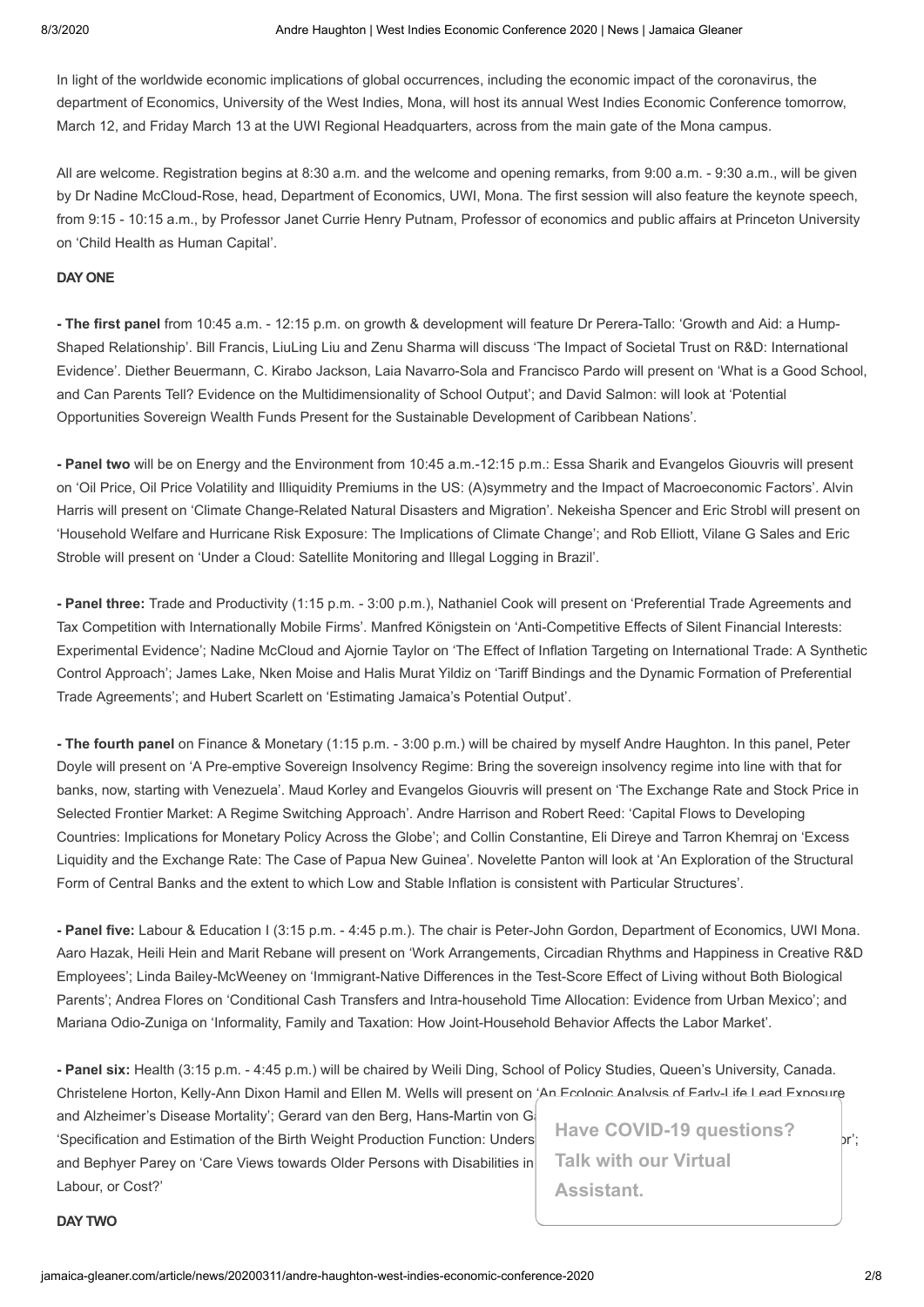#### 8/3/2020 Andre Haughton | West Indies Economic Conference 2020 | News | Jamaica Gleaner

**-** Friday, March 13 will begin with **panel seven:** Energy & Environment-part-two (8:30 a.m. - 10:15 a.m.). Travis Atkinson will present on 'Policy Options and Implications for Meeting Renewable Energy Targets in Small Island Developing States: Case for Jamaica'; G. Charles-Cadogan on 'A Singular Single Factor CCAPM with Rare Disasters and Time-Varying Risk Attitudes'; Christopher Douglas on 'The Role of the Ethanol Mandate in Gasoline Prices'; Gary Lyn, Ariel Ortiz-Bobea and Ivan Rudik on 'Estimating Aggregate Effects of Temperature in Dynamic Spatial General Equilibrium'; and Aliona Cebotari and Karim Youssef on 'Natural Disaster Insurance for Sovereigns: Issues, Challenges and Optimality'.

**- Panel eight:** Growth & Development II (8:30 a.m. - 10:15 a.m.). Chair: Christine Clarke, Department of Economics, UWI Mona. Nilanjan Banik will present on 'What is Driving the Platform Economy? An Examination of Underlying Trends and Implications'; Samuel Braithwaite on 'Fiscal Decentralisation & the Resource Curse: The Case of Guyana'; Weili Ding, Michael J. Kottelenberg, and Steven F. Lehrer on 'Anticipating the (Un)expected: Evidence from Introducing a Universal Childcare Policy with a Shortage of Spaces'; Samuel Indalmanie on 'An Analysis of the Relative Effectiveness of Monetary and Fiscal Policy on Economic Performance in Four CARICOM Member States: Barbados, Guyana, Jamaica and Trinidad and Tobago'; and Chuan Chen, Barton Hamilton and Prasanthi Ramakrishnan on 'Gender and Mentorship in Entrepreneurship'.

**- Panel nine:** Labour & Education II 10:30 - 12:15). Chair: Steven Lehrer, School of Policy Studies, Queen's University, Canada. Diego Ubfal, Diether Beuermann, Irani Arraiz, Alessandro Maffioli, Michael Frese and Daniel Verch will present on 'The Impact of Soft-Skills Training for Entrepreneurs in Jamaica'; Philipp Doerrenberg, Denvil Duncan and Max Loffler on 'Asymmetric Labour-Supply Responses to Wage – Rate Changes: Experimental Evidence from an Online Labour Market'; George Gayle, Limor Golan and Mehmet A. Soytas on 'What is the Source of the Intergenerational Correlation in Earnings?; Nadine McCloud and Peter-John Gordon on 'Peer Effects in Education: Do Boys and Girls Respond Differently?'; and Chanita Holmes, Marlon Tracey and Ariel Belasen on 'The Value of Early Physical Maturity to Young Adult Labour Market Outcomes'.

**-** The event will **close** with an invited session on labour economics (12:30 p.m.-2:00 p.m.). The first discussion will be on 'Worker Empowerment and Subjective Evaluation: On Building An Effective Conflict Culture' with Victoria Valle Lara and Christian Zehnder. Speaker: W. Bentley MacLeod; and Sami Mnaymneh, professor of economics and professor of international and public affairs, Columbia University; 'Labor Market Power From American Slavery to Amazon Mechanical Turk'. Another speaker is Suresh Naidu, Professor of economics and international and public affairs, Columbia University.

We look forward to informative and economically accurate discussions. See you there.

Senator Dr Andre Haughton is a lecturer in the Department of Economics on the Mona campus of The University of the West Indies. Follow him on Twitter @DrAndreHaughton; or email [editorial@gleanerjm.com](mailto:editorial@gleanerjm.com).

#### **Share this Story:**

**Recommend** 1

#### **«Budget Debate | SLB [borrowers get](http://jamaica-gleaner.com/article/news/20200310/budget-debate-slb-borrowers-get-more-time-start-repayment) more time to start repayment School [gardens bring](http://jamaica-gleaner.com/article/news/20200311/school-gardens-bring-joy-agriculture-ministry) joy to the agriculture ministry »**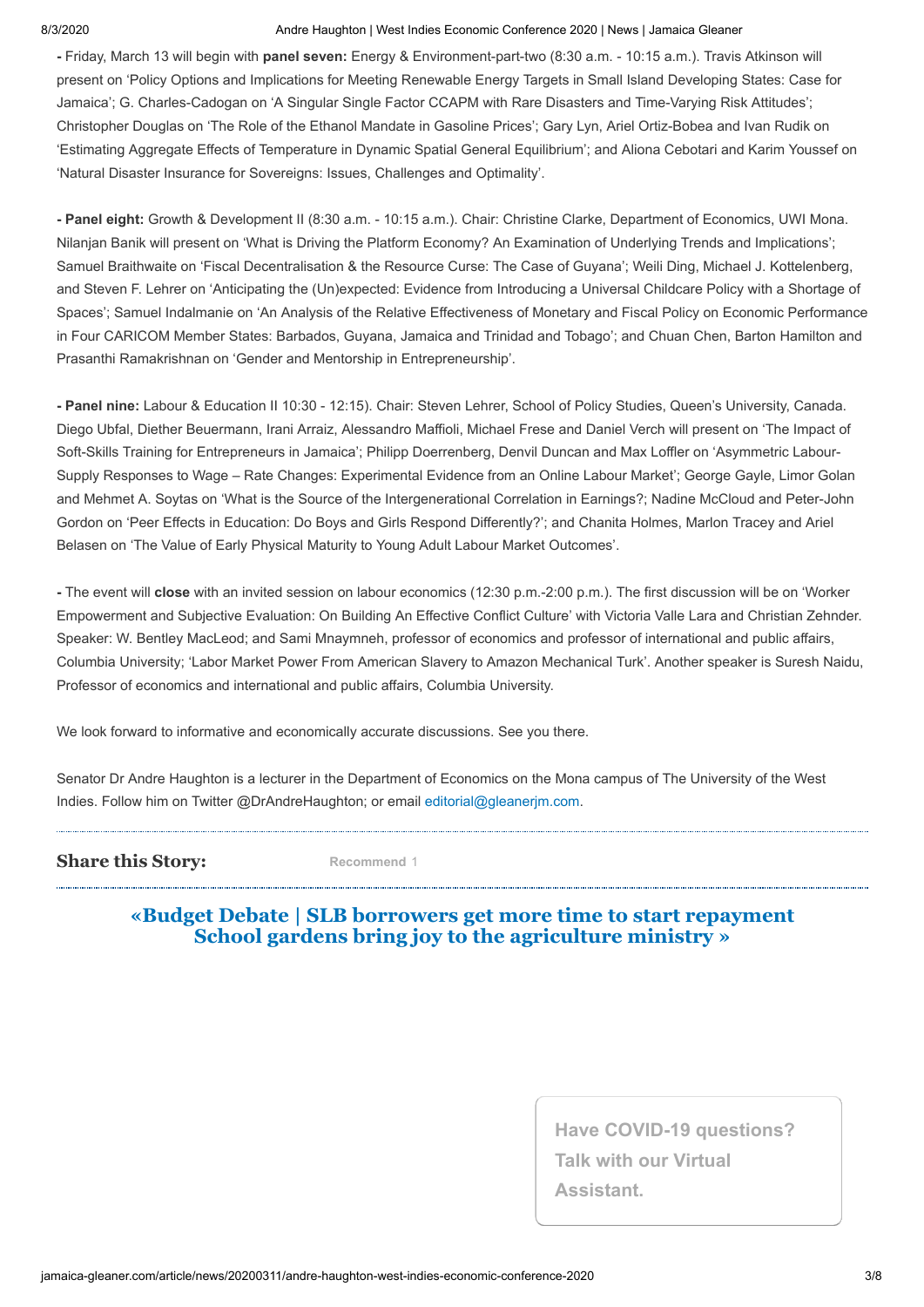$\odot$  X

# **Leading Yukon's Gold**

leading the Yukon Gold rush in 202 [White Gold Corp.](https://www.googleadservices.com/pagead/aclk?sa=L&ai=CkeIVJdQnX7a4BIvq2QSXzYfAA-qdsNhdmJWKi-ELwI23ARABIPXX9QFg5YKAgOAOoAGnqM3TAsgBCakCEm2I1qkEqT6oAwHIA8MEqgSSAk_QzfKrP1Auf_tsR2q6b-wMtVm2XoQRjfuEHaMbupbLvMzlDLKmLJezsDc9mh_nem8I2jFpSdjwPigHTHp9VODcXIPOrHPkevjsU8yuQazbYcuzsO_t71tpi_UoD2FJ1KphkuIbcP93XoqAvggo37pDwDm8zOX96SpVmP4d-CZ9TkvYREg2LHgu5g90x9TsCBxeY0FpouzNOJily9zxovmgwyKf_DuejCHtLUfbw3gUF5AuAtGEa9QFB22ALDkg5CbVLZ3oksko-mf3MX_hqcR9LIVEZpa5kQ-8jlXJEs7ikkRZFLDahP2RXYLac6Wk5j-W_cbXH3Xk3DSom-pjgt6K18ejXsG7Alz5McFUgR-fcjnABNrnxOS-AqAGLoAHwdeyrAGoB47OG6gH1ckbqAeT2BuoB7oGqAfw2RuoB_LZG6gHpr4bqAfs1RuoB_PRG6gH7NUbqAeW2BuoB8LaG9gHANIIBwiAYRABGB-xCe_AU57lqYcJgAoBigocaHR0cHM6Ly9scC53aGl0ZWdvbGRjb3JwLmNhL5gLAcgLAeALAYAMAdgTCg&ae=1&num=1&cid=CAASEuRoJKXomcOyqA959sezZcHEpA&sig=AOD64_3M1hf64GsY8yj0v83or5dDpKi2Sg&client=ca-pub-4993191856924332&nb=1&adurl=https://lp.whitegoldcorp.ca/leading-yukon-gold-rush/)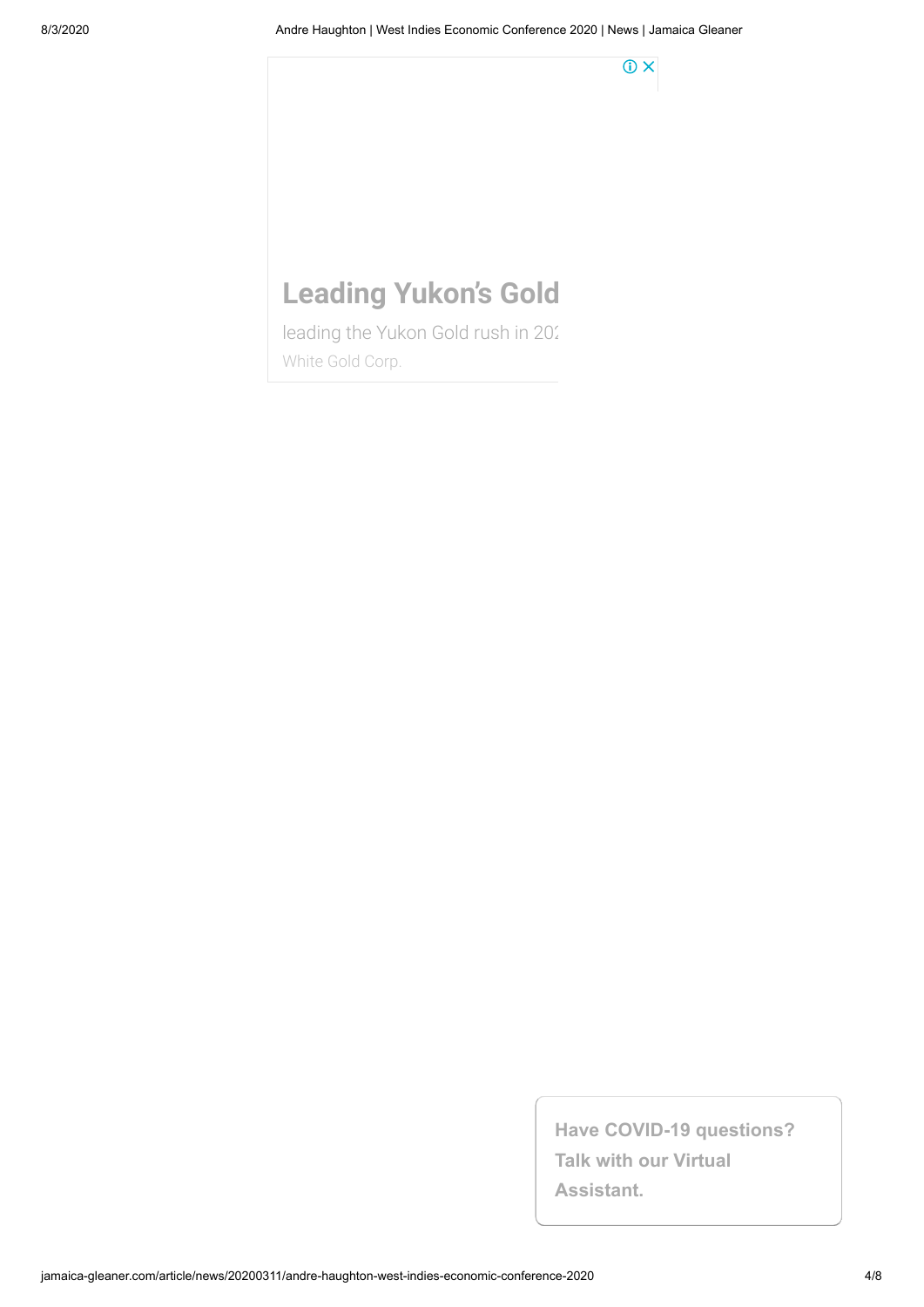[For more videos click here.](http://old.jamaica-gleaner.com/videos/)

## **Latest Blogs**

**[Tax Season Woes how you can ensure that you never fall behind](http://gleanerblogs.com/iconsumer/?p=5029)**

**[FORMULA 1 COVID 19 PUTS THE BRAKES ON FORMULA 1](http://gleanerblogs.com/motorsports/?p=6003)**

**[MOTOGP QUARTARARO WINS AGAIN](http://gleanerblogs.com/motorsports/?p=5995)**

**[Do you know your rights as a consumer](http://gleanerblogs.com/iconsumer/?p=5032)**

**[CIRCUIT RACING TEST AND TUNE AT DOVER RACEWAY](http://gleanerblogs.com/motorsports/?p=5990)**

## **TopJobs [ATTORNEY-AT -LAW](http://go-jamaica.com/jobsmart/view_ad_details.php?id=34884)** Not Specified

**Have COVID-19 questions?**

**Talk with our Virtual**

**Assistant.**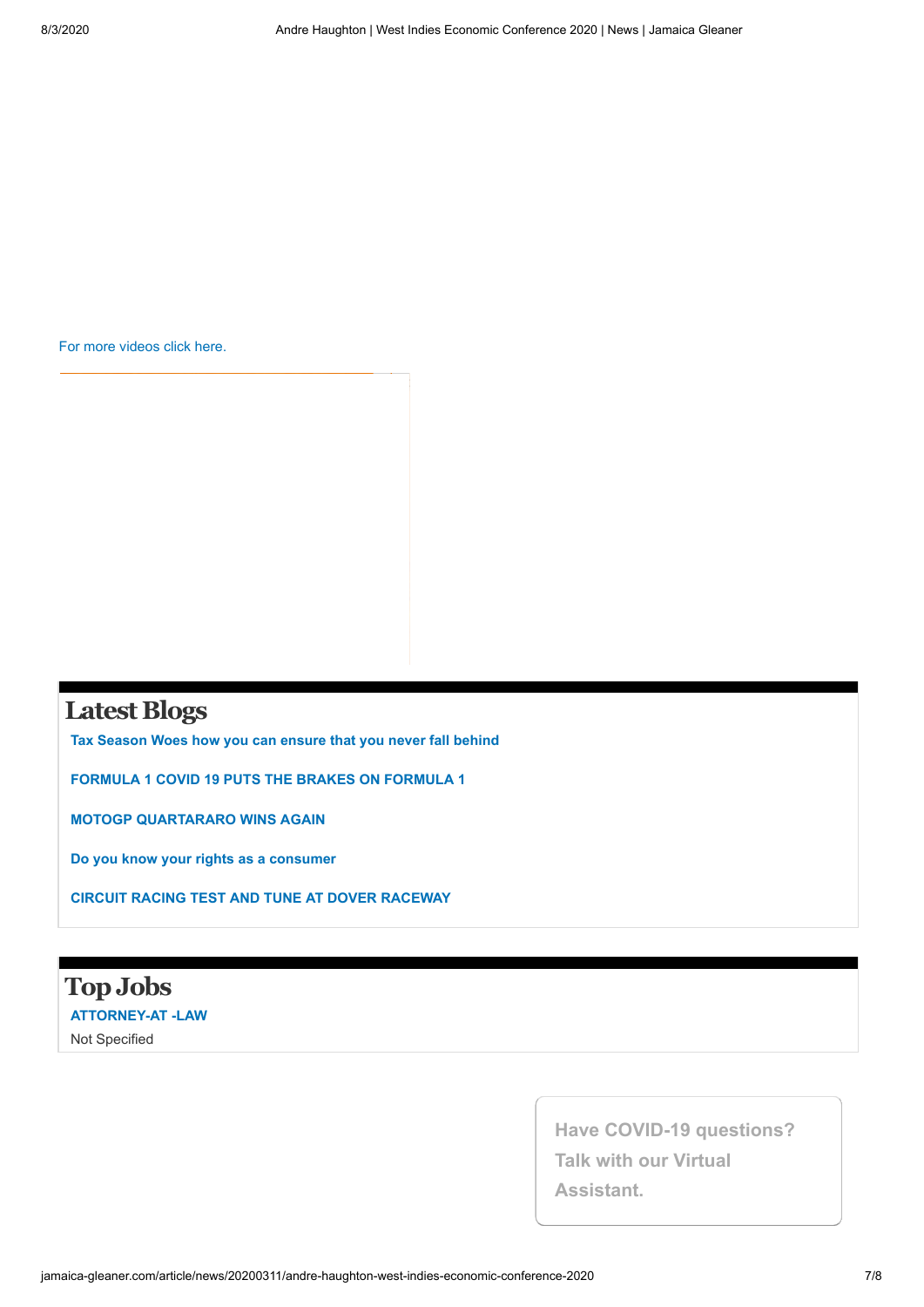

# **Salted Butter Caramel**



**ORDER NOW** 

### The Gleaner Archives

Digital Archives: Online editions [2006-Now](http://old.jamaica-gleaner.com/search3.htm) Library: Research and [Assistance](http://jamaica-gleaner.com/library) Print Archives: Editions [1834-Present](http://gleaner.newspaperarchive.com/default.aspx)

Mobile: Get the [Gleaner](http://jamaica-gleaner.com/content/getmobile.html) on your mobile [Newsletter:](http://member.jamaica-gleaner.com/subscription/) Get headline Go [Jamaica](http://go-jamaica.com/) news RSS [Feeds](http://jamaica-gleaner.com/gleaner/rss.html) [Gallery](http://gallery.jamaica-gleaner.com/gallery/) [Games](http://jamaica-gleaner.com/games) [Videos](http://videos.jamaica-gleaner.com/videos/)

#### Gleaner Your Way GCML Websites

The [Star](http://jamaica-star.com/) Gleaner [Classifieds](http://www.gleanerclassifieds.com/) [Hospitality](http://hospitalityjamaica.com/) Jamaica Gleaner - North [America](http://gleanerextra.com/) First [Look](http://www.gofirstlook.com/) [Youthlink](http://www.youthlinkjamaica.com/) [Voice](http://www.voice-online.co.uk/) UK [Flair](http://flairja.com/)

#### GCML Websites

[Business](http://go-jamaica.com/business/) Directory [Restaurant](http://go-jamaica.com/rw/) Week [Discover](http://discoverjamaica.com/) Jamaica Go [Jamaica](http://gojamaica-host.com/) Hosting Sports [Jamaica](http://www.sportsjamaica.com/) [diGJamaica](http://www.digjamaica.com/) [Weather](http://go-jamaica.com/weather/)

## Gleaner Links

Our [Products](http://old.jamaica-gleaner.com/our-products.php) [Advertise](http://jamaica-gleaner.com/gleaner/advertise.html) with us [About](http://jamaica-gleaner.com/about) Us [Contact](http://jamaica-gleaner.com/content/contact.html) Us [Suggestion](http://jamaica-gleaner.com/content/suggestions.html) [Subscription](http://member.jamaica-gleaner.com/subscription/) Terms and [Conditions](http://jamaica-gleaner.com/content/disclaimer.html) [Submit](http://jamaica-gleaner.com/content/letters-editor) a Letter [Privacy](http://jamaica-gleaner.com/gleaner/privacy.html) Policy [RJRGLEANER](http://jamaica-gleaner.com/rjrgleanermerger) Merger Q&A

Copyright © 2020 The Gleaner Company (Media) Limited. A member of the RJRGLAC**HAVE COVID-19 questions?** 

**Talk with our Virtual Assistant.**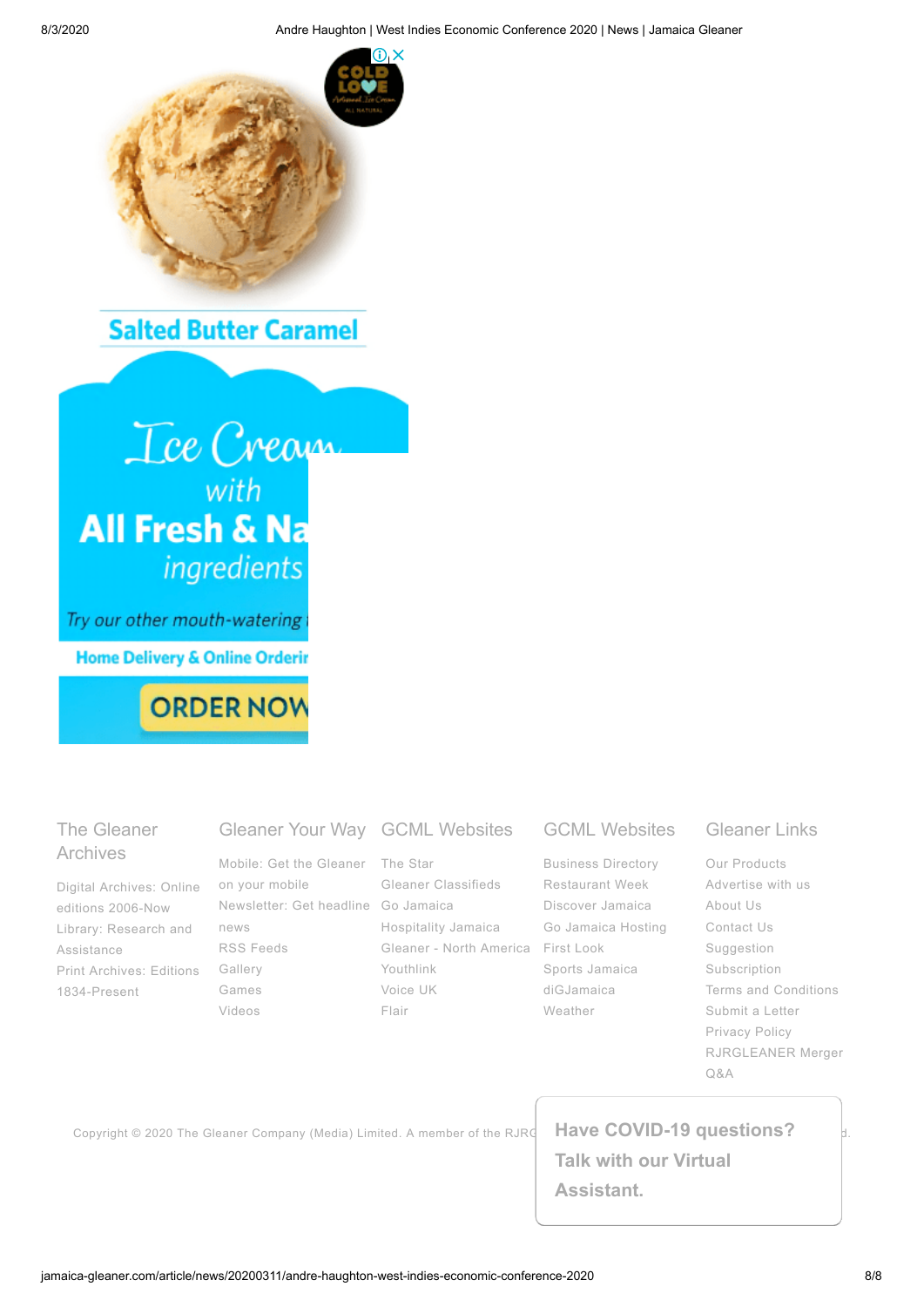**Sponsored**

#### **[Man Turns Old Airplane Into His Home; Look When He Opens The…](http://www.dailysportx.com/worldwide/plane-home?utm_medium=taboola&utm_source=taboola&utm_campaign=ta-ds-planeh-s-des-ww-safe-msn-12060d&utm_term=disqus-widget-jamaica-gleaner)**

Daily Sport X

#### **[36 Celebs Who Are Gay - No.14 Will Make Your Jaw Drop](http://rfvtgb.novelodge.com/worldwide/lgbt-stars-2?utm_medium=taboola&utm_source=taboola&utm_campaign=ta-nl-dental-s-des-0w-29070d&utm_term=disqus-widget-jamaica-gleaner)**

Novelodge

#### **[Best Places in India where you can Settle Down after Retirement](https://vt.beamingnotes.com/best-places-in-india-where-you-can-settle-down-after-retirement/?utm_source=taboola&utm_medium=referral&campaign_name=VTsettle1&platform=desktop#tblciGiCSZ1wXNlWn6DfjXhjtWFO7m97R-GgH9N1jcUS8Z-rOHiCR7Ew)**

https://viral.beamingnotes.com

#### **[Brad & Angelina Facing Anxiety After Shiloh's New Identity](https://rfvtgb.habittribe.com/worldwide/shiloh?utm_medium=taboola&utm_source=taboola&utm_campaign=ta-hb-shiloh-s-des-0w-30070q&utm_term=disqus-widget-jamaica-gleaner)**

Habit Tribe

### **[Three Men Ask Waitress To Settle Bill In Private, Then Bartender Sees Check And Realizes](https://www.dailyforest.com/worldwide/waitress-bill?utm_campaign=t-df-waitress-bill3-d-ww-160720&utm_medium=taboola&utm_source=taboola&utm_term=disqus-widget-jamaica-gleaner) Why**

Dailyforest

#### **[These Hilarious Photos Were Captured On The Subway](http://misterstocks.com/trending/subway-photos?utm_source=taboola&utm_medium=disqus-widget-jamaica-gleaner&utm_campaign=3529262&utm_term=These+Hilarious+Photos+Were+Captured+On+The+Subway&utm_content=http%3A%2F%2Fcdn.taboola.com%2Flibtrc%2Fstatic%2Fthumbnails%2F84b5debde89de8b8cc4358c2d41e7e3e.jpg)**

**MisterStocks** 

#### **ALSO ON JAMAICA-GLEANER**

**Sponsored**